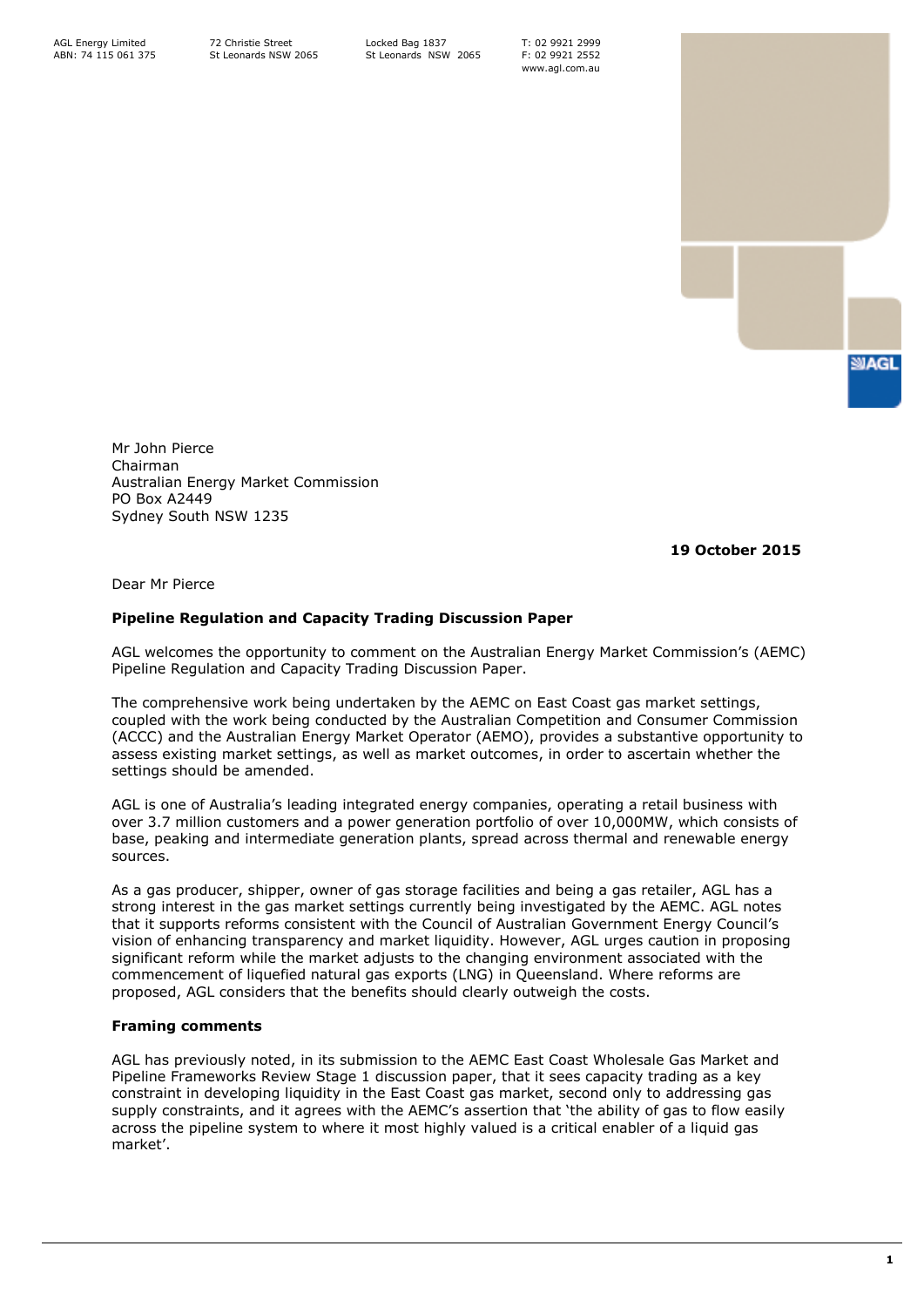Fundamental to achieving the objective of enabling gas to flow to where it is most highly valued, AGL supports further examination of measures aimed at properly regulating pipeline transmission settings (Approach C – Improve the incentives of pipeline owners in facilitating access to capacity). AGL considers that such an approach would allow shippers to freely trade capacity (including flexibility with regards to delivery and receipt points) as needed, with minimal transaction costs, improving timeliness of trading and any other barriers to trade. This action would likely open up capacity trading, as shippers would have greater flexibility in offering any spare capacity they may have to market without any significant barriers impeding trade.

While AGL is supportive of a market carriage model, it notes the inherent difficulty of pursuing a market carriage model in order to free up access whilst also delivering the substantial benefits of a contract carriage model – that is private sector investment and private sector exposure to commercial risk. AGL would support further analysis on the part of the AEMC as to how investment signals, and investment in any new infrastructure, in a market carriage model will be delivered.

## **Approach A – Facilitate trading between parties**

AGL notes the work that has previously been completed by AEMO, in relation to the National Gas Market Bulletin Board, and the work currently being completed by the AEMC on information provision.

Although AGL supports additional work being completed in relation to Approach A (as long as the solutions are voluntary, there are no increased reporting burdens and any commercial issues associated with reporting are addressed), it considers that any further benefits from facilitating trading between parties would largely be marginal given the efforts that have already been expended in this space.

## **Approach B – Improve the incentives of capacity holders in the provision of capacity**

On the issue of capacity holders and the provision of capacity, as the AEMC notes, foundation shippers underwrite transmission infrastructure investments 'for long-term firm access to that infrastructure's capacity'. From AGL's perspective, the AEMC has not sufficiently recognised a number of key elements associated with this investment on the shipper's part. Specifically, the actual purpose of the investment (to effectively manage risks and exposure in relation to end-use consumption, including the possibility of a one in ten year peak demand event) and adequately noting the opportunity cost of hoarding capacity.

In regards to shipper risk management strategies, AGL is concerned that the AEMC has not addressed this issue. Specifically, that shippers Gas Transportation Agreement's (GTA) contain sufficient contracted capacity to manage their own risks and exposure, including the possibility of a peak demand event. Accordingly, unutilised capacity does not directly correspond to capacity hoarding or contractual congestion. AGL suggests that should a regulator eventually invoke Use It Or Lose It (UIOLI) provisions, responsibility for security of supply should also rest with the regulator, including the possibility of compensation being paid to the shipper in the event that UIOLI provisions led to them incurring a financial loss. To the extent that existing property rights are also adversely impacted, this should be recognised and compensation, where necessary, provided in order to address sovereign risk issues and possible financial loss against investments made in good faith.

Furthermore, GTA's do not only reflect actual capacity contracted. They also contain reference to directly associated services such as storage in the form of linepack. Even though, at times, it may appear that a shipper is not utilising all of the contracted capacity, the shipper may actually be fully utilising the directly associated linepack park-and-loan tolerance as a means by which to balance and manage risks within its portfolio. Shippers need the capability to park or loan gas, UIOLI provisions may diminish shippers abilities to do this and hamstring their ability to effectively participate in the market.